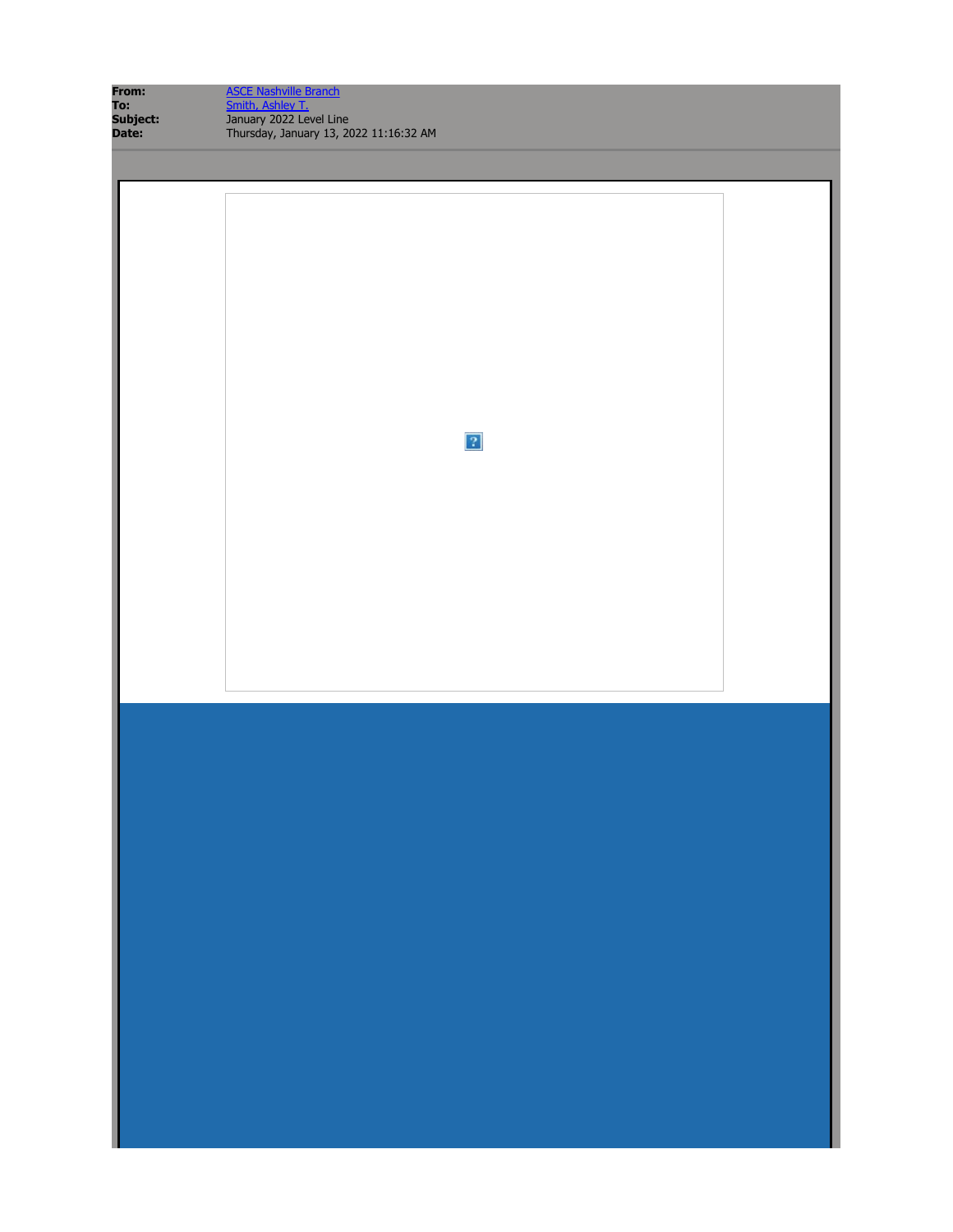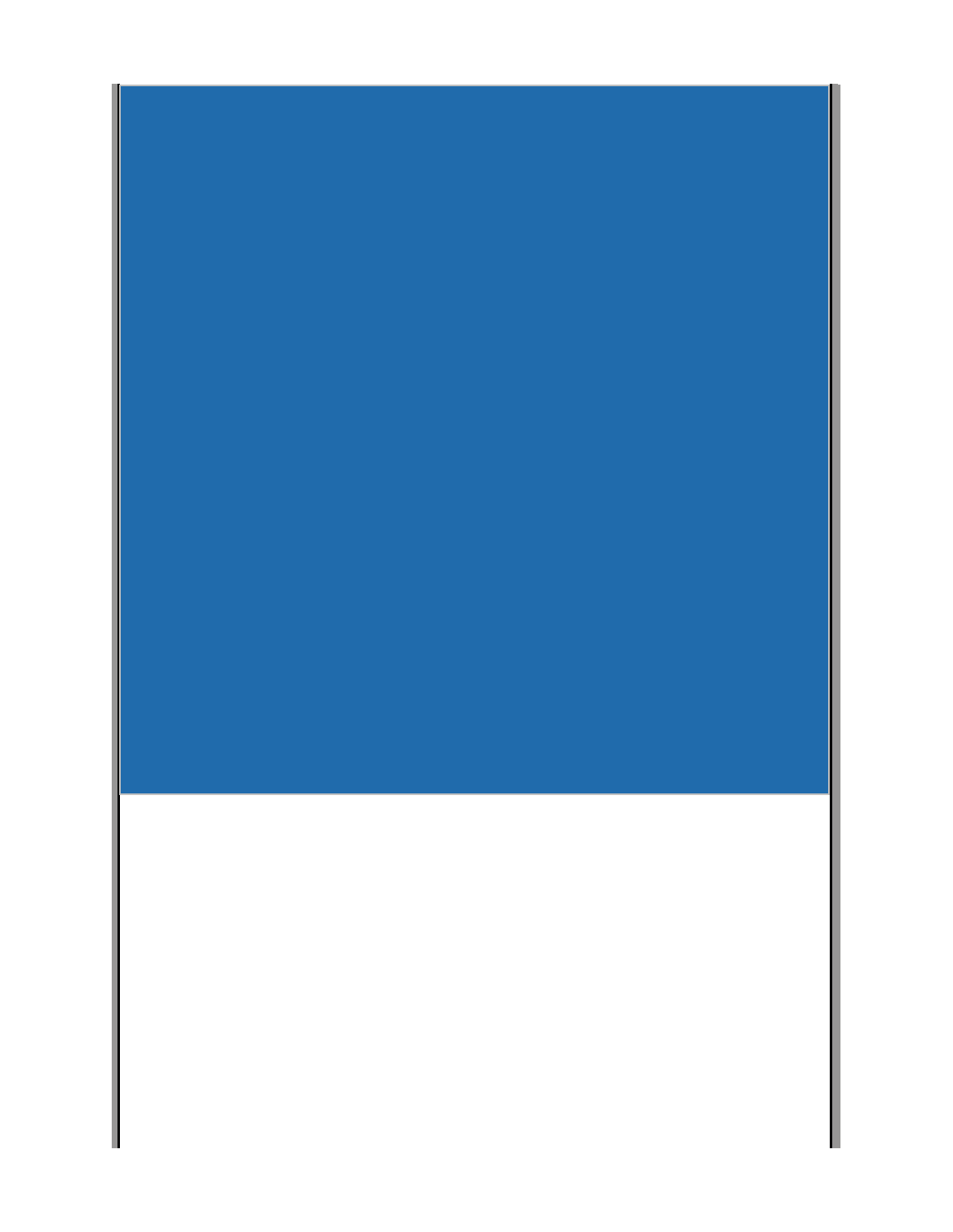### **January 2022**

 $\overline{3}$ 

### **Key Contacts**

### **Branch Officers**

President - **[Dustin Scruggs](mailto:dscruggs@nashvilleasce.org)** Past President - **[Kenneth](mailto:kperkins@nashvilleasce.org) [Perkins](mailto:kperkins@nashvilleasce.org)** President-Elect - **[Justin](mailto:jcorbitt@nashvilleasce.org) [Corbitt](mailto:jcorbitt@nashvilleasce.org)** Vice President - **[Kevin Sigg](mailto:ksigg@nashvilleasce.org)** Treasurer - **[Caroline](mailto:csanders@nashvilleasce.org) [Sanders](mailto:csanders@nashvilleasce.org)** Secretary - **[Alicia Sellers](mailto:asellers@nashvilleasce.org)**

### **Dear Ashley,**

Happy New Years to you and your families!

I hope everyone had a fantastic holiday season and was able to enjoy our 6.3" of snow on January 6th. Fun fact: Chattanooga currently holds Tennessee's one day snowfall event record at 18.5" in 1993.

I want to thank all of the new officers, board members, committee chairs and

### **Quick Links**

**[Nashville Branch](https://urldefense.com/v3/__https://r20.rs6.net/tn.jsp?f=0010xkUrenoGelQsYBce--BOdWiRTVWixrub92kp_74b-7Qb-qPb4z5ERRL-A48bJ5ghhOBG7J8FErgGzdMZBJf7zKEinLtNlkOERgmmJyxeP78qGN5numP9uIWlJ7Ix1tcenxgjq_dir6OYoZAZNh7Lw==&c=q2W5iv2STmJCT9uNUuREkOiod56YO9frC_MiSwxnJwFzR9j3ia8Gbg==&ch=-BxWCp3NxR-rt_PVXzwuzAktlbNHam6b6m_43R83FX7U8Jgh0W6OEA==__;!!OZ2Q16syoZo!sIqeW6Bqx16AYWZU7eNbwfc44wFadhaROKSSLXFC7WHTAaYzK1kM2YIP7Egv8K4$)**

**[TN Section](https://urldefense.com/v3/__https://r20.rs6.net/tn.jsp?f=0010xkUrenoGelQsYBce--BOdWiRTVWixrub92kp_74b-7Qb-qPb4z5EYME9mO-kJ1MzNwDhg9vt7qQOy57PXQCmhB6mI1b00LXNapxidizARjmmc7MT06Z6nvWs8Qsq6ypA4qEaHRk0Lk=&c=q2W5iv2STmJCT9uNUuREkOiod56YO9frC_MiSwxnJwFzR9j3ia8Gbg==&ch=-BxWCp3NxR-rt_PVXzwuzAktlbNHam6b6m_43R83FX7U8Jgh0W6OEA==__;!!OZ2Q16syoZo!sIqeW6Bqx16AYWZU7eNbwfc44wFadhaROKSSLXFC7WHTAaYzK1kM2YIPU3ETF4M$)**

**[ASCE](https://urldefense.com/v3/__https://r20.rs6.net/tn.jsp?f=0010xkUrenoGelQsYBce--BOdWiRTVWixrub92kp_74b-7Qb-qPb4z5ETsJrvusMBarNjJnJSUCLaxscZIbTwvkrquYALdZHxrP8h-iJFQPuP2s9zIcuq818QEwBWmD2uvttuR81VCU-7U=&c=q2W5iv2STmJCT9uNUuREkOiod56YO9frC_MiSwxnJwFzR9j3ia8Gbg==&ch=-BxWCp3NxR-rt_PVXzwuzAktlbNHam6b6m_43R83FX7U8Jgh0W6OEA==__;!!OZ2Q16syoZo!sIqeW6Bqx16AYWZU7eNbwfc44wFadhaROKSSLXFC7WHTAaYzK1kM2YIPDlsz7dM$)**

### **2021 Sustaining Members**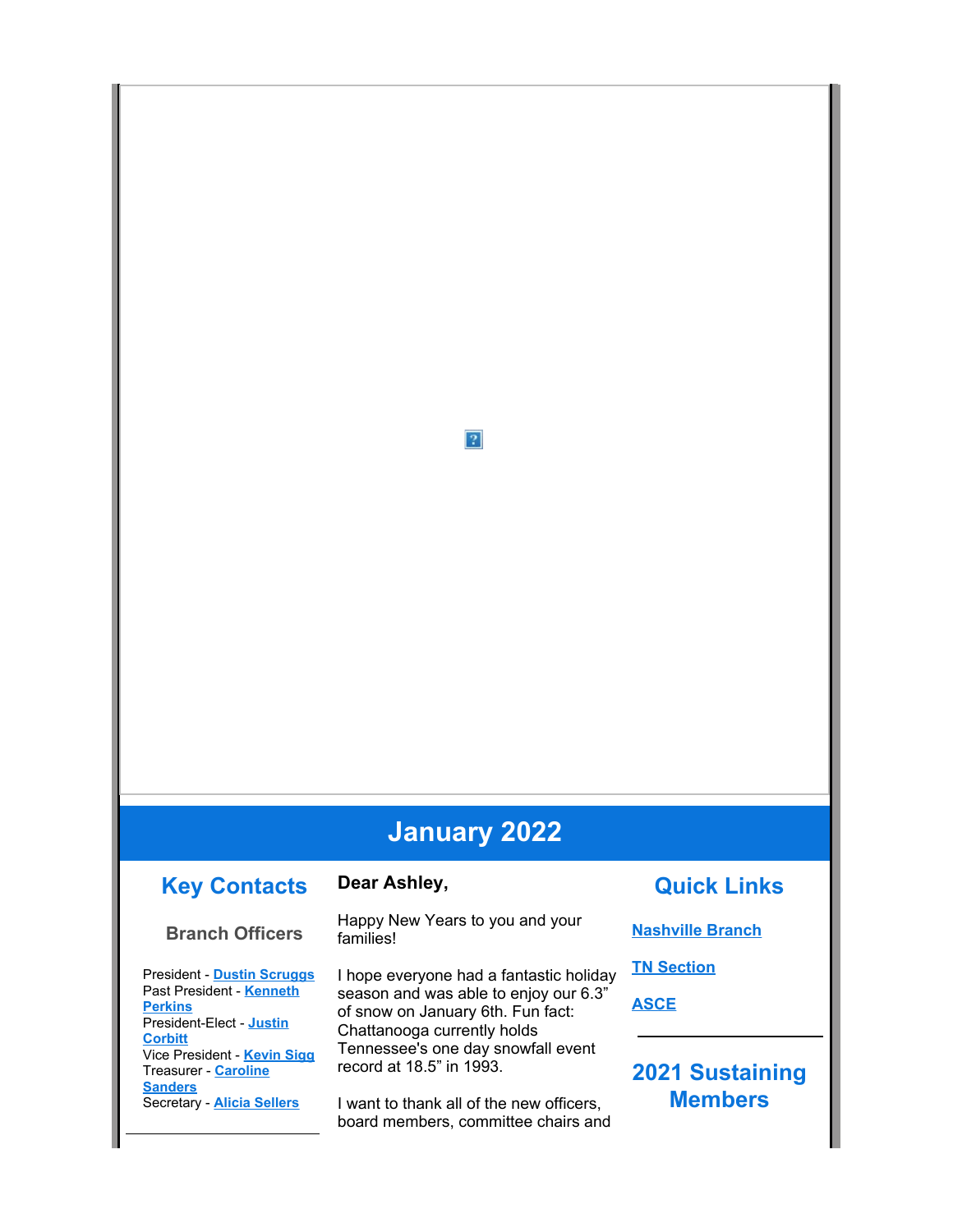#### **Board of Directors**

**[Clint Camp](mailto:ccamp@nashvilleasce.org) [Suzanne Heron](mailto:sheron@nashvilleasce.org) [Nick Kniazewycz](mailto:NKniazewycz@nashvilleasce.org) [Monica Sartain](mailto:msartain@nashvilleasce.org) [Ashley Smith](mailto:asmith@nashvilleasce.org)**

#### **Committee Chairs**

Awards - **[Monica](mailto:msartain@nashvilleasce.org) [Sartain](mailto:msartain@nashvilleasce.org)** & **[Philip Stuckert](mailto:pstuckert@nashvilleasce.org)** Educational Outreach - **[Justin Corbitt](mailto:jcorbitt@nashvilleasce.org)** & **[Alicia](mailto:asellers@nashvilleasce.org) [Sellers](mailto:asellers@nashvilleasce.org)** Newsletter - **[Ashley Smith](mailto:asmith@nashvilleasce.org)** & **[Addie Case](mailto:acase@nashvilleasce.org)** Scholarship - **[Kate McBreen](mailto:kmcbreen@nashvilleasce.org)** Social Media/Webmaster -**[Kenneth Perkins](mailto:kperkins@nashvilleasce.org)** Sports - **[Eric Gardner](mailto:egardner@nashvilleasce.org)** Sustaining Membership - **[Taylor Sanders](mailto:tsanders@nashvilleasce.org)** Diversity & Inclusion - **[Christian Reid](mailto:creid@nashvilleasce.org)** PE Review Director - **[Peter](mailto:pnabhan@nashvilleasce.org) [Nabhan](mailto:pnabhan@nashvilleasce.org)** Younger Member Group - **[Nick Kniazewycz](mailto:NKniazewycz@nashvilleasce.org)**

#### **Practitioner Advisors**

Lipscomb - **[Jeff Hooper](mailto:jhooper@nashvilleasce.org)**, **[Michael Cochrane](mailto:mcochrane@nashvilleasce.org)**, & **[Taylor](mailto:tsanders@nashvilleasce.org) [Sanders](mailto:tsanders@nashvilleasce.org)** Tennessee State - **[Addie](mailto:acase@nashvilleasce.org) [Case](mailto:acase@nashvilleasce.org)** & **[John Brew](mailto:jbrew@nashvilleasce.org)** Vanderbilt - **[Ashley Smith](mailto:asmith@nashvilleasce.org)** & **[Nathan Grosser](mailto:ngrosser@nashvilleasce.org)** Tennessee Tech - **[Patrick](mailto:pleap@nashvilleasce.org) [Leap](mailto:pleap@nashvilleasce.org)** & **[Lydia Johnson](mailto:ljohnson@nashvilleasce.org)**

#### **YMG Officers**

Chair - **[Nick Kniazewycz](mailto:nkniazewycz@nashvilleasce.org)** Past Chair - **[Lily Moritz](mailto:lmoritz@nashvilleasce.org)** Vice Chair - **[Emily Reed](mailto:ereed@cecinc.com)** Secretary - **[Nisha Monteiro](mailto:Nisha.Monteiro@wsp.com)** Treasurer - **[Liliana Porras](mailto:Liliana.Porras@bargedesign.com)** Student Outreach - **[Natalie](mailto:ngeng@nashvilleasce.org) [Geng](mailto:ngeng@nashvilleasce.org)** PE Review Director - **[Peter](mailto:pnabhan@nashvilleasce.org) [Nabhan](mailto:pnabhan@nashvilleasce.org)** Service Director - **[Ian Woods](mailto:iwoods@nashvilleasce.org)** younger members officers. Thank you for your service and commitment to the society. I would also like to welcome back all of our members as well. We have gotten off to a good start with planning for our branch meetings for 2022. If you have an idea for a branch meeting presentation, please contact President Elect Justin Corbitt.

Looking back at 2021, the Nashville Branch leadership has done really well with navigating around the social distance reequipments to continue to deliver content and information to our members. We were able to successfully deliver branch meetings, School of Rock, and our annual golf tournament. Unfortunately we were unable to commit to our annual in-person volunteer services, but hopefully 2022 will bring about a much needed change. Covid continues to rear its head straining our in-person capabilities straining both our volunteer and leadership pool. We are continually coordinating with the Society on appropriate actions and ideas on how to adjust to our current situation. We are exploring new ideas, new venues, new events, and more benefits for our members.

We are focusing our efforts on improving lines of communications. We issue our monthly *Level Line* to all of our members and are currently working on an email string for any member interested in being in know with how the Branch operates. If you would like to receive meeting invites, agendas and minutes from our monthly board meeting, please email me directly and we will get you plugged in. Along with the standard member benefits, the ASCE provides an incredible amount of training and experience for its leadership. There is no better way to get involved in the Civil Engineering community than to be part of the ASCE Branch Leadership team.

Speaking of membership, our sustaining membership drive is open and if your company hasn't already received the renewal for 2022 please be on the lookout. If you're with a company that is new or may have been

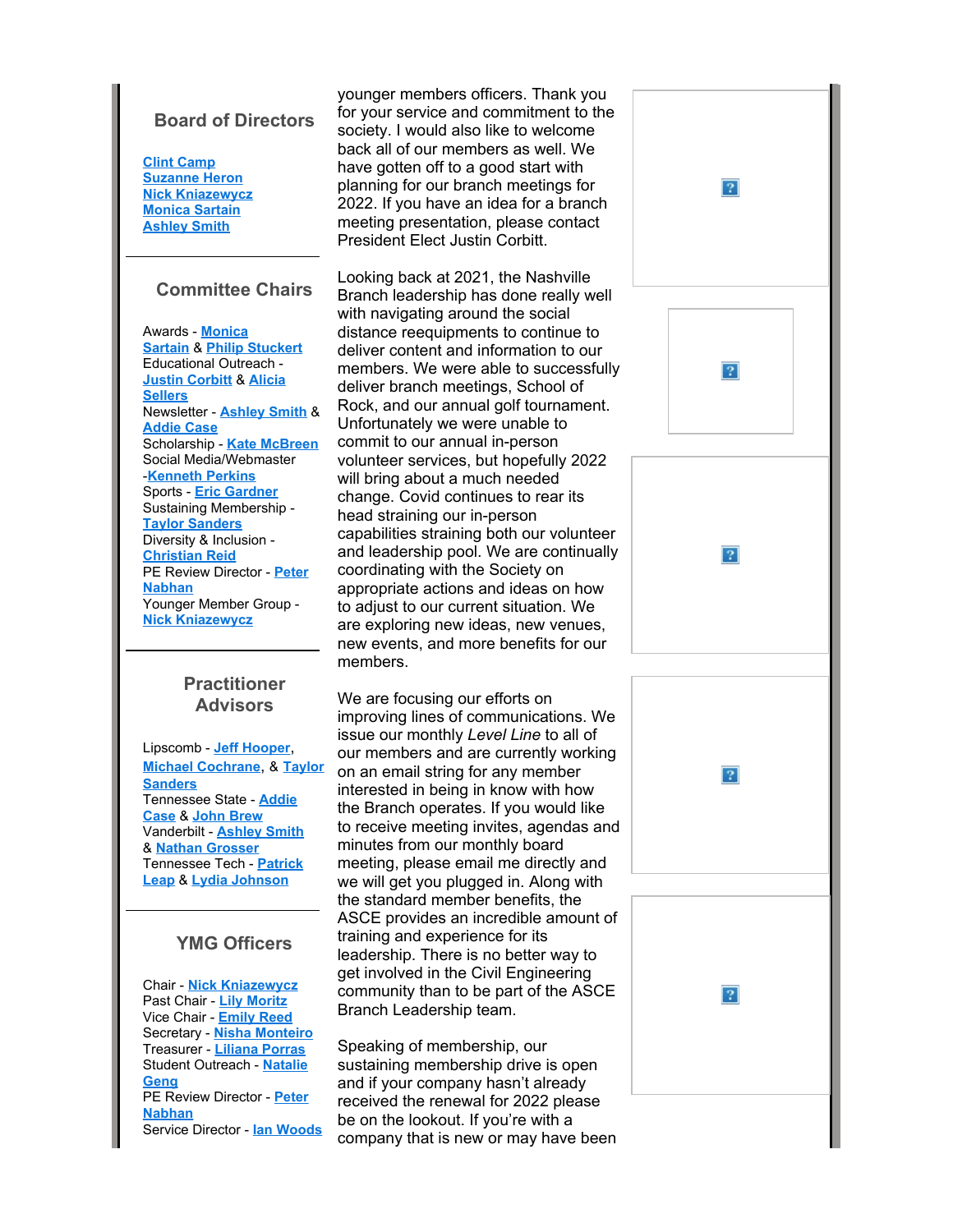Technical Director - **[Justin](mailto:jcorbitt@nashvilleasce.org) [Corbitt](mailto:jcorbitt@nashvilleasce.org)** Social Director - **[Alan Jolly](mailto:Alan.Jolly@bargedesign.com)**

overlooked, please reach out to me directly. Our sustaining memberships help the Branch to continually provide opportunities for our members. If you haven't done so already, don't forget to renew your ASCE membership. As a volunteer, non-profit organization, we are reliant upon current membership dues and our Sustaining Members to fund our many activities.

If you haven't already seen this, watch what happens when you open a dam gate that has been closed for years: [Opening a dam gate after years of it](https://urldefense.com/v3/__https://r20.rs6.net/tn.jsp?f=0010xkUrenoGelQsYBce--BOdWiRTVWixrub92kp_74b-7Qb-qPb4z5ES2keGpEvgHfFOv7gKgE-wAebvL8gidB7XupsW6Pbk9tTomFz2p7LV-6sm_3x-m0B0h84B8ekxhQvYAKouaNFh4OUxW8rKuef30OSoy2GrbrXYgxjohIm-uSfxDmGXyuRQ==&c=q2W5iv2STmJCT9uNUuREkOiod56YO9frC_MiSwxnJwFzR9j3ia8Gbg==&ch=-BxWCp3NxR-rt_PVXzwuzAktlbNHam6b6m_43R83FX7U8Jgh0W6OEA==__;!!OZ2Q16syoZo!sIqeW6Bqx16AYWZU7eNbwfc44wFadhaROKSSLXFC7WHTAaYzK1kM2YIPnNgAJgg$) [being closed #amazing - YouTube](https://urldefense.com/v3/__https://r20.rs6.net/tn.jsp?f=0010xkUrenoGelQsYBce--BOdWiRTVWixrub92kp_74b-7Qb-qPb4z5ES2keGpEvgHfFOv7gKgE-wAebvL8gidB7XupsW6Pbk9tTomFz2p7LV-6sm_3x-m0B0h84B8ekxhQvYAKouaNFh4OUxW8rKuef30OSoy2GrbrXYgxjohIm-uSfxDmGXyuRQ==&c=q2W5iv2STmJCT9uNUuREkOiod56YO9frC_MiSwxnJwFzR9j3ia8Gbg==&ch=-BxWCp3NxR-rt_PVXzwuzAktlbNHam6b6m_43R83FX7U8Jgh0W6OEA==__;!!OZ2Q16syoZo!sIqeW6Bqx16AYWZU7eNbwfc44wFadhaROKSSLXFC7WHTAaYzK1kM2YIPnNgAJgg$)

Thanks again and hope to see you at our next meeting!

Dustin Scruggs, P.E., M. ASCE Nashville Branch President



| $\overline{?}$ |  |
|----------------|--|
| $\overline{?}$ |  |
| $\overline{?}$ |  |
| $\overline{?}$ |  |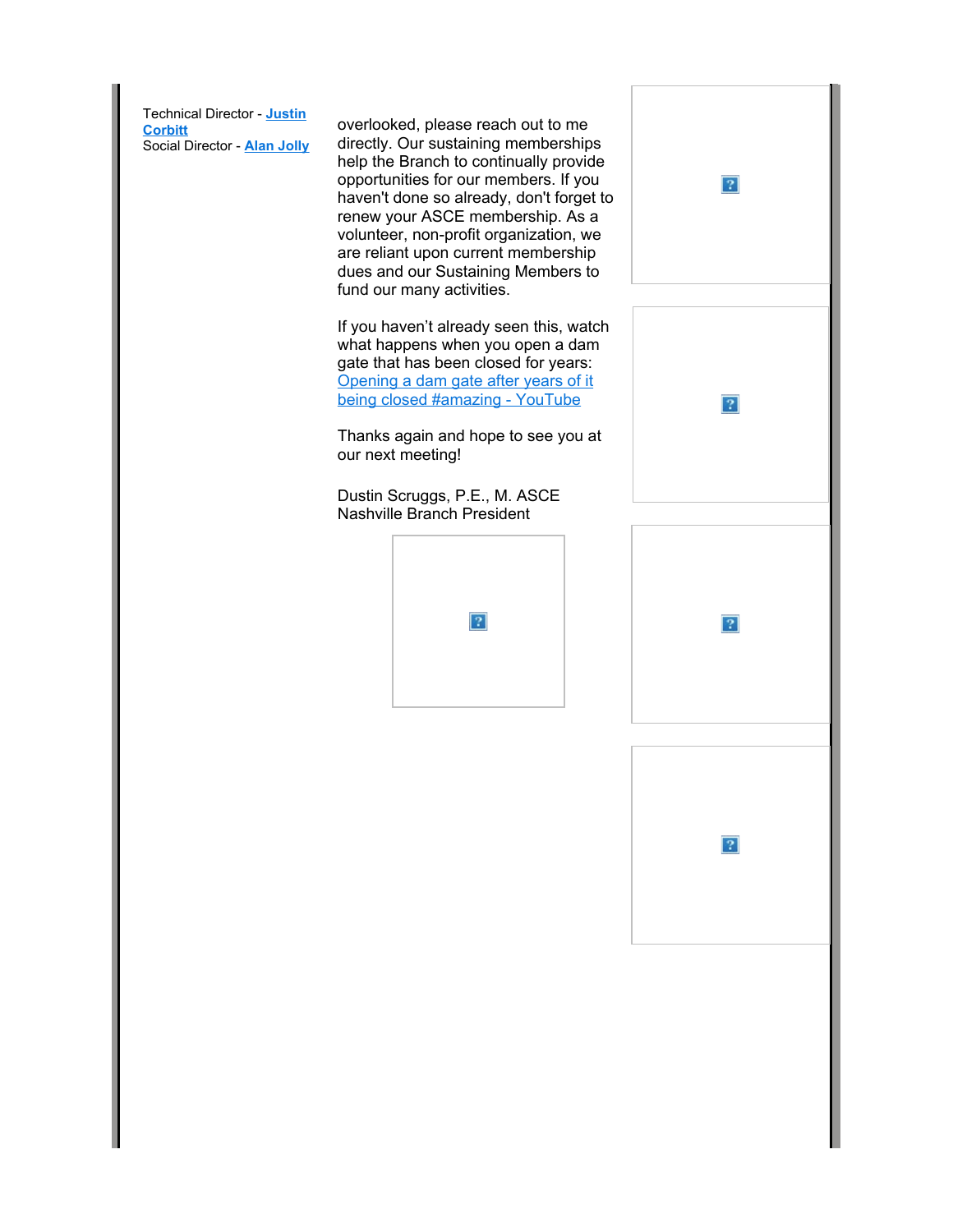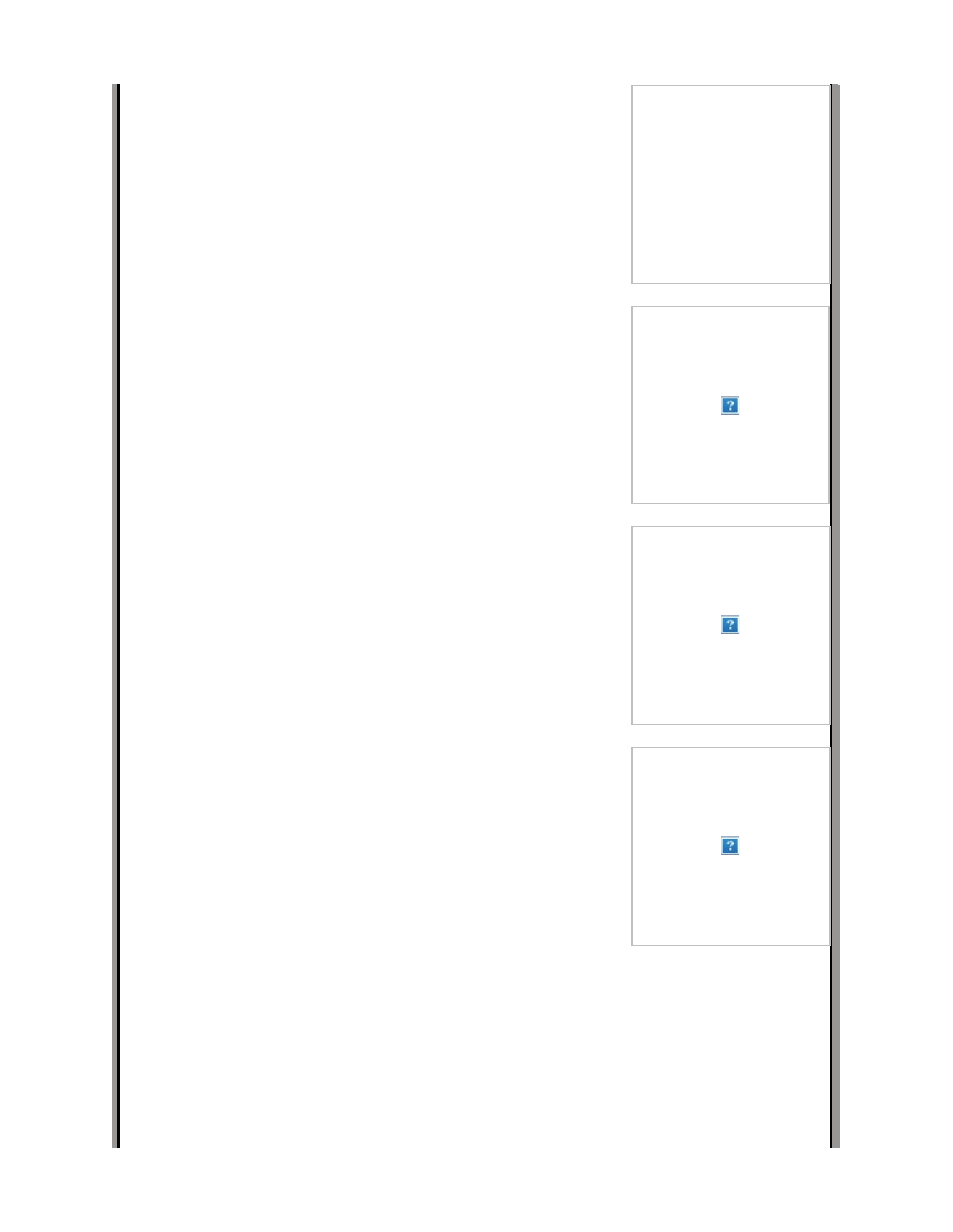

To join or renew your membership online for 2022, please click **[HERE](https://urldefense.com/v3/__https://r20.rs6.net/tn.jsp?f=0010xkUrenoGelQsYBce--BOdWiRTVWixrub92kp_74b-7Qb-qPb4z5EeMdd4tf3KB4Yq81kD7EnEzGpwNlFIy_f0Rxs1Pq-iiIeAnu5rD6ayxAy62TqPeXSoSFdSVsw_ZJvTZ-f9KfWsKXZBR7kHhFMNnflDJgaPCrW8B0b_1jTUxN6BWD9fvrAxLMvNzyhK3MU3qxSXpUz9igRsx2rCGQMdUwsZmsef3W5M84fEcB5tcnjEm6K8pFMA==&c=q2W5iv2STmJCT9uNUuREkOiod56YO9frC_MiSwxnJwFzR9j3ia8Gbg==&ch=-BxWCp3NxR-rt_PVXzwuzAktlbNHam6b6m_43R83FX7U8Jgh0W6OEA==__;!!OZ2Q16syoZo!sIqeW6Bqx16AYWZU7eNbwfc44wFadhaROKSSLXFC7WHTAaYzK1kM2YIP9uLNSsw$)**. If you have any Sustaining Membership questions, contact **[Taylor Sanders](mailto:tsanders@nashvilleasce.org)**.

## **Meeting Minute**

Please join us on Thursday, January 20th at 11:30am as Ashley Smith, PE, PMP, and Chris Kirby, PE, PMP of CDM Smith will be presenting on the WeGo Nolensville corridor transit shelter stop innovations. The meeting will be via Microsoft Teams and you will receive event login details in your registration confirmation email.

To register for this event, please click **[HERE](https://urldefense.com/v3/__https://r20.rs6.net/tn.jsp?f=0010xkUrenoGelQsYBce--BOdWiRTVWixrub92kp_74b-7Qb-qPb4z5ES2keGpEvgHf2YMBHLpdEtBMs5fQOy8NI6b2HZtzqsgOrlgSNRnPzMi1yTol-XCsysoEskfHm5dyU9WToh9B14dBnTejeQmvGP4R0Q_xsraO7BBc16wJKNs9xeuLwBFGtx1CM-aHc2qQlOXjCd9GSy-Mnxjjo0ngJHGMT_hkVMWS-o0F6A0ymhMqe0oJ3-ml57S8uBdusSmZ4ZeQJaU0jsY=&c=q2W5iv2STmJCT9uNUuREkOiod56YO9frC_MiSwxnJwFzR9j3ia8Gbg==&ch=-BxWCp3NxR-rt_PVXzwuzAktlbNHam6b6m_43R83FX7U8Jgh0W6OEA==__;!!OZ2Q16syoZo!sIqeW6Bqx16AYWZU7eNbwfc44wFadhaROKSSLXFC7WHTAaYzK1kM2YIP9qLLeMA$)**.

## **Upcoming Events**

Thursday, January 20 at 11:30 AM - Branch Meeting, Microsoft Teams

# **New Members & Birthdays**

### **Welcome to these new members:**

Dylan Alissandrello, EI, S.M.ASCE Nathan Beard, S.M.ASCE Shelby Berger, S.M.ASCE Reece Boyd, S.M.ASCE Ishita Dash, S.M.ASCE Avery Eddy, S.M.ASCE Connor Gilbert, A.M.ASCE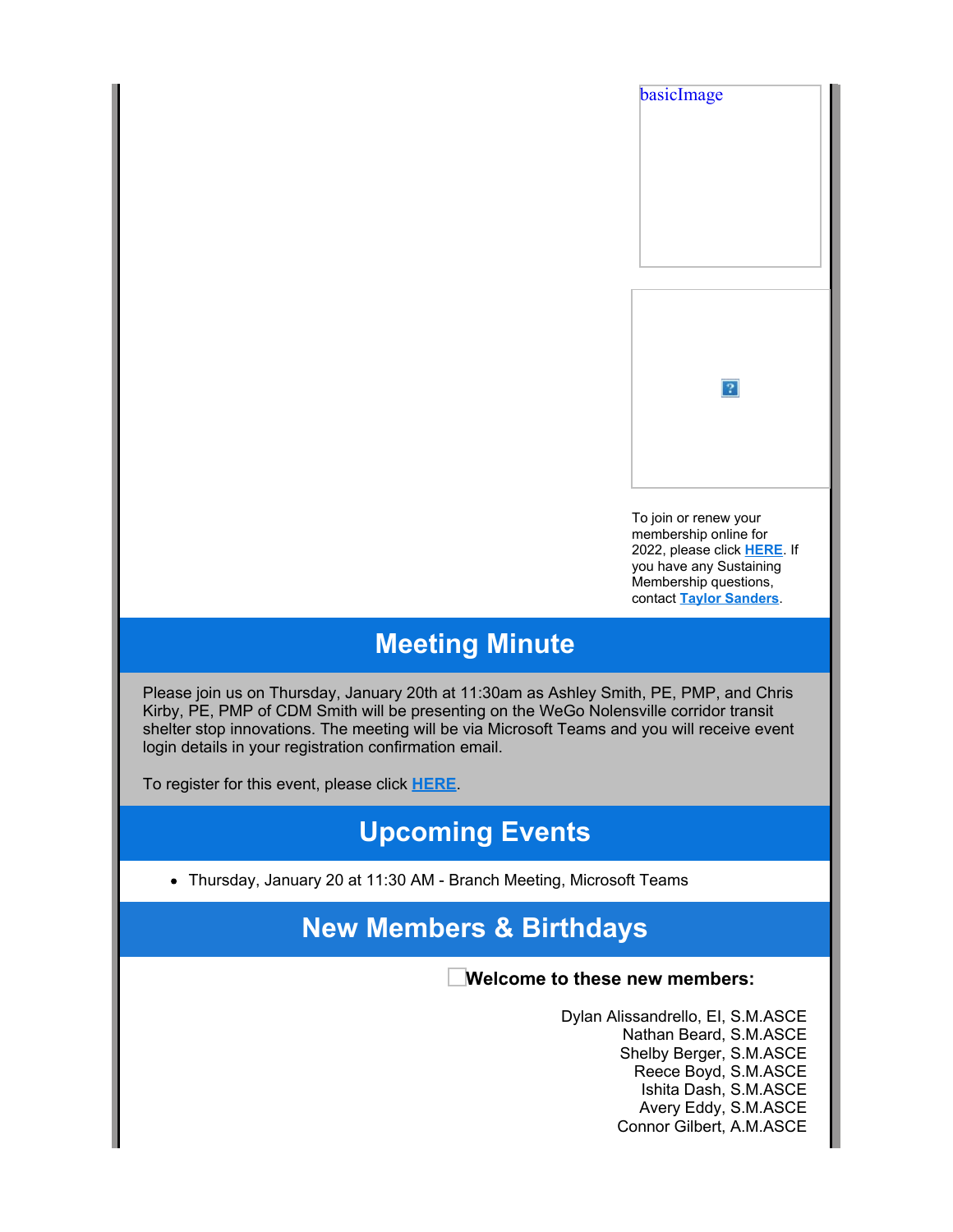

Kaitlyn Grabbe, S.M.ASCE Stephen Lancaster, S.M.ASCE Zachary Lanier, S.M.ASCE Sofia Lombardini, S.M.ASCE Logan Malotte, S.M.ASCE Scott McKinney, P.E., M.ASCE Michael Nesmith, A.M.ASCE Christian Parente, S.M.ASCE Noah Seethaler, S.M.ASCE Brandon Tidwell, P.E., M.ASCE

#### **Happy birthday to our members!**

Daniel B Barge, III, P.E., M.ASCE Paul Lloyd Barnes, P.E., M.ASCE Carl Bruce Baughman, P.E., M. ASCE Terry Lynn Beers, P.E., M.ASCE Thomas R Blose, Jr., P.E., L.S., M.ASCE Jay Bradley, P.E., M.ASCE James Harold Bryant, Jr., P.E., M.ASCE Ryan Carney, S.M.ASCE Stephen C Chizek, P.E., M.ASCE Hubert D. Clemmons, III, M.ASCE Mark Twain Cook, P.E., M.ASCE Alexander Justin Corbitt, II, EIT, A.M.ASCE James A Craig, P.E., M.ASCE John Stephen Crane, P.E. Douglas E Crowell, Aff.M.ASCE James Gower Currey, III, P.E., F. ASCE Bob A Deal, M.ASCE Dewey H. Deason, M.ASCE Louis Deken, Ph.D., P.E., M.ASCE James A Duncan, P.E., M.ASCE George C. Garden, P.E., M.ASCE Zachary Gautsch, P.E., M.ASCE Sanjiv B Gokhale, Ph.D., P.E., F.ASCE Nathan Grasfeder, A.M.ASCE Steven W Habegger, P.E., M.ASCE Alfred R Hancock, Jr., M.ASCE Melissa Higginbotham, Aff.M.ASCE Christopher J Holmes, P.E., M.ASCE Richard Ray Holt, P.E., M.ASCE Socrates A Ioannides, Ph.D., P.E., M.ASCE Sheila Kimlinger, P.E., M.ASCE David S Kosson, A.M.ASCE David L Kuhlman, P.E., M.ASCE Neal C Lance, M.ASCE

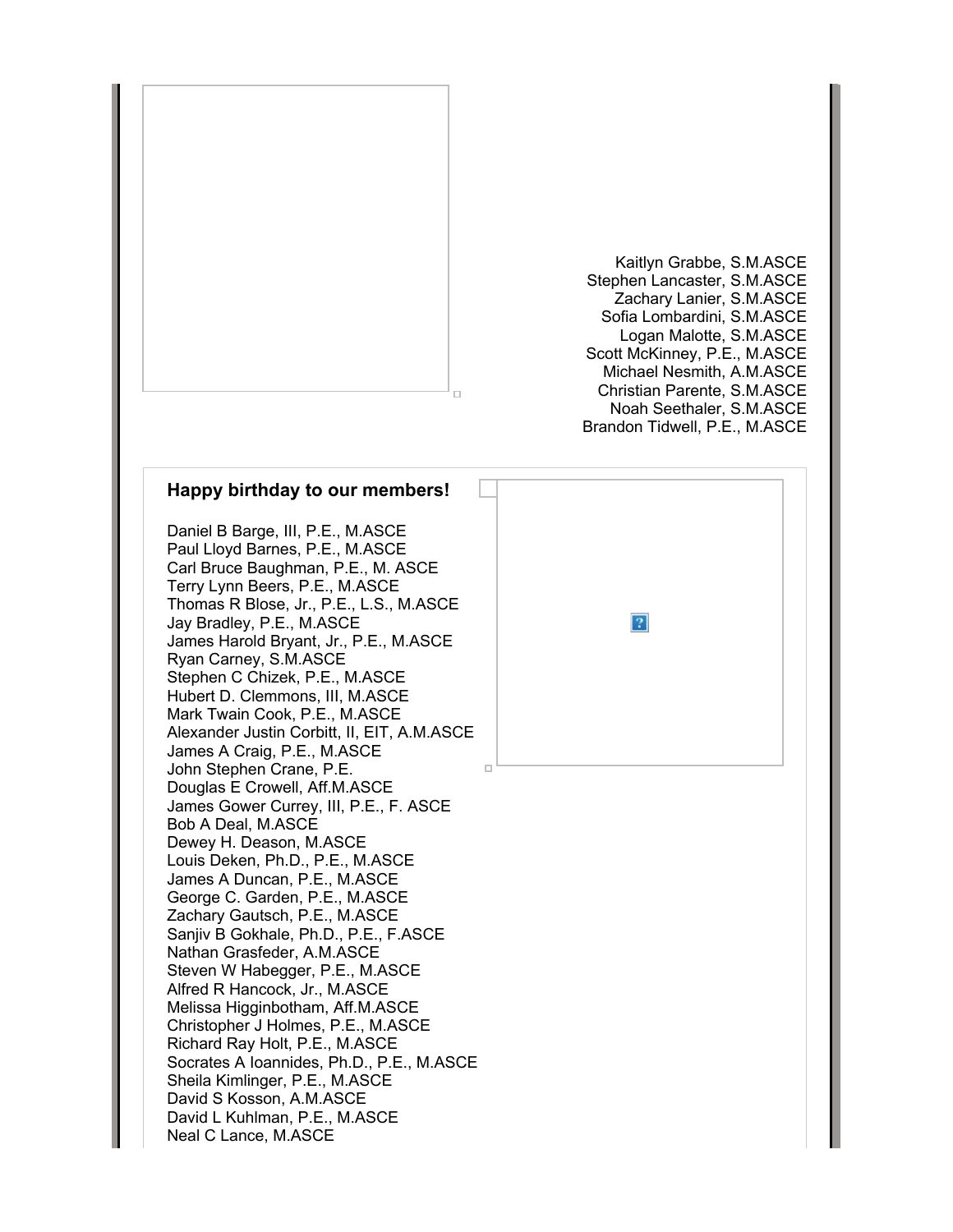Raymond J Lawing, P.E. Todd Anthony Lynn, P.E., M.ASCE James William Martin, P.E., M.ASCE Rick D Mc Intosh, P.E., M.ASCE Camden White McConnell, P.E., S.E., F.ASCE Scott McKinney, P.E., M.ASCE Ashfaq Ahmed Memon, P.E., M.ASCE John Forrest Miner, P.E., M.ASCE Wade D Murphy, A.M.ASCE Jeremy Murphy, P.E., M.ASCE Matthew Over, Ph.D., P.E., M.ASCE Ranganathan Parthasarathy, A.M.ASCE William T Quinn, M.ASCE Donald N Quist, P.E., M.ASCE Franklin D Ramsey, P.E., F.ASCE Austen Randolph, Aff.M.ASCE Kevin Mark Ray, P.E., M.ASCE Garland Preston Rose, Jr., P.E., D.WRE(Ret.), F.ASCE Vernon K Rutledge, AFFMASCE Charles E Shadie, P.E., D.WRE(Ret.), M.ASCE James L Smithey, P.E., M.ASCE Jeffrey Dwayne Stevens, P.E., M.ASCE Greer C Tidwell, M.ASCE Robert Kramer Tuggle, EI, A.M.ASCE John Leonard Tyler, Aff.M.ASCE Kal E Vencill, P.E., M.ASCE Edward T Walker, III, P.E., M.ASCE Chad Albert Wall, P.E., M.ASCE Richard Wayne Weakley, A.M.ASCE James D Webb, P.E., M.ASCE Ed F Wheeler, P.E. Samuel Withers, A.M. ASCE Jack Loomis Wood, P.E., F.ASCE

## **2022 ASCE Nashville Branch Awards**

Each calendar year the ASCE Nashville Branch recognizes outstanding individuals and civil engineering projects in the Nashville area by presenting the following awards.

The Awards are:

- Student Member Award
- Young Engineer Award
- Government Engineer Award
- Outstanding Engineering Educator Award
- Outstanding Engineering Project (Large as in over \$2 Million)
- Outstanding Engineering Project (Small)
- Distinguished Service Award

If you are interested in submitting a nomination, please do so to the Awards Committee before February 28, 2022, by emailing the information in "pdf" format to the Branch Awards Committee listed at the address on the bottom of the form. Blank nomination forms found on the ASCE Nashville Branch website "AWARDS" tab must be used for the nomination process. A selection committee, made up of Branch Officers and Past Award Winners, will meet to review the submitted information and select a proposed award winner.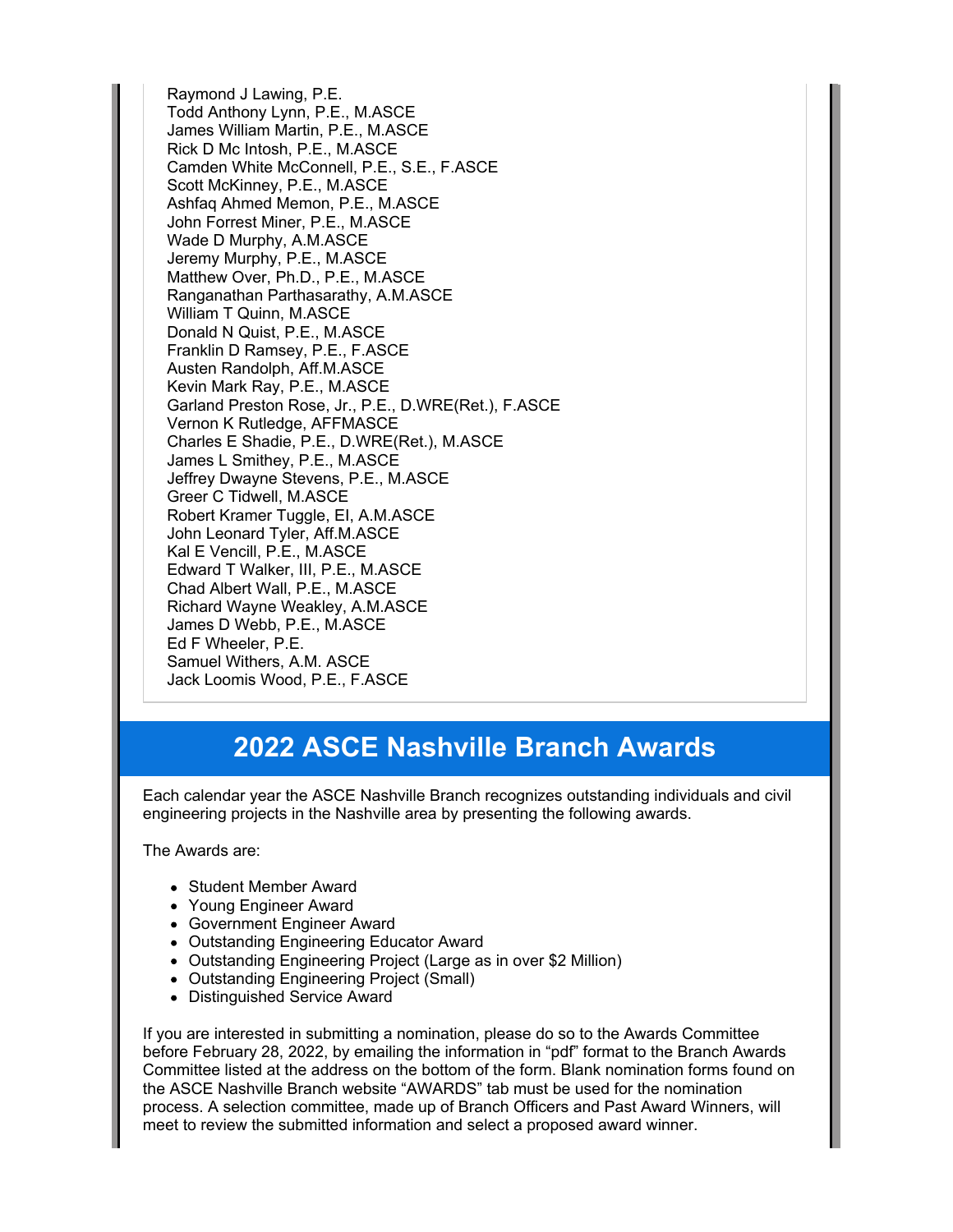Once the selection committee determines the proposed award winners, the names will be sent to the Nashville Branch Board for confirmation. Awards will be presented during the April Awards Dinner which coincidentally is the 100th year Celebration of the ASCE Nashville Branch.

The Branch awards an 18 by 24-inch solid cherry wood wall plaque with metal engraving to commemorate the individual or project. Look for more information as to its location and date in the monthly Level Line newsletter. Nashville Branch Award winners will be forwarded to the Tennessee ASCE Section that same year for consideration of the Section Award.

For more information about each award and past winners, click **[HERE](https://urldefense.com/v3/__https://r20.rs6.net/tn.jsp?f=0010xkUrenoGelQsYBce--BOdWiRTVWixrub92kp_74b-7Qb-qPb4z5ES2keGpEvgHfCoQPJnp0ZNCXeSLrfpE57coit2AJvNubBC0lC7qFgtzwOJv_9V6FdPQhaeWLms4IrNkhTOjP0lt3_Q6mS6hjhEjy7jAttkqNWS8wkgU9mGayBk77EU3bsrNnuW2g-mvSYhJMlPk99Xg4HmFiKIewN94bofuD2sW8GHzxpoldYqY=&c=q2W5iv2STmJCT9uNUuREkOiod56YO9frC_MiSwxnJwFzR9j3ia8Gbg==&ch=-BxWCp3NxR-rt_PVXzwuzAktlbNHam6b6m_43R83FX7U8Jgh0W6OEA==__;!!OZ2Q16syoZo!sIqeW6Bqx16AYWZU7eNbwfc44wFadhaROKSSLXFC7WHTAaYzK1kM2YIPpMSbouI$)**.

# **Nashville Branch's 100th Anniversary**

Thanks to our Sponsors for the 100th Anniversary!

#### **Platinum Sponsors**

Gresham Smith Ragan Smith T-Square

#### **Gold Sponsors**

Atmos Energy Benesch Energy Land & Infrastructure Foley TTL

|  | $\overline{?}$ |  |
|--|----------------|--|
|  |                |  |
|  |                |  |
|  |                |  |

 $|2|$ 

And our special sponsor, the ASCE Foundation.

The Nashville Branch's 100th Anniversary Celebration will be held at the Maxwell House Hotel on April 23, 2022. Please hold the date on your calendar. We will continue to appreciate the event sponsors and look forward to seeing everyone in April!

 $\Box$ 

The 100th Year Anniversary Committee is looking for someone with video editing skills. If you're interested, please contact **[Monica Sartain](mailto:msartain@nashvilleasce.org)**.

### **Sports**

### **Annual Bowling Tournament**

We will be resuming our annual Bowling Tournament in February. Be on the lookout for more information regarding the date, location, and how to register.

## **Educational Outreach**

#### **2022 Music City Bridge Competition**

The 2022 Music City Bridge Competition will be held on Saturday, March 5th, 2022. The competition entails high school students making bridges out of basswood and bringing them to test at the competition for a chance at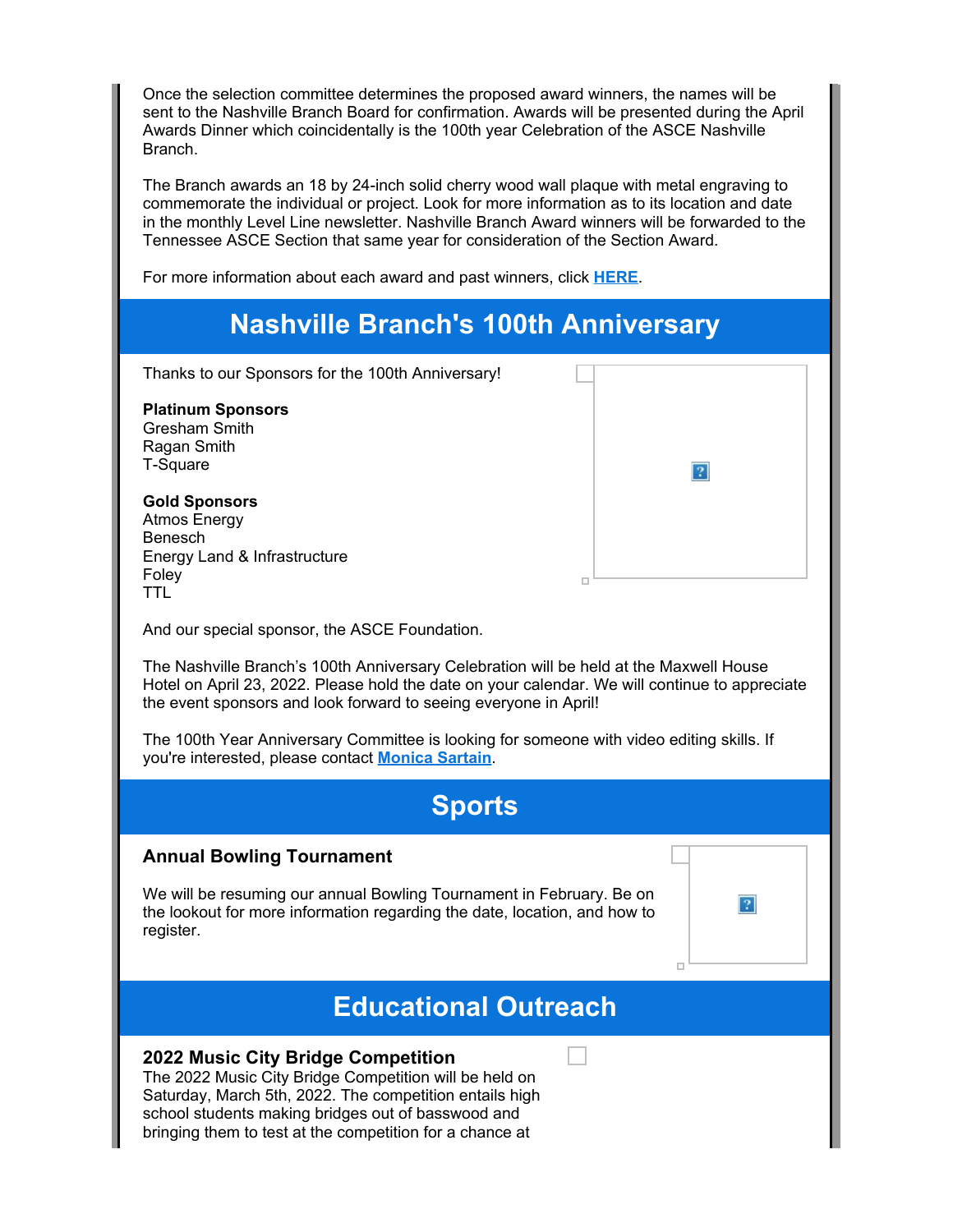prizes and an opportunity to qualify for the national competition. If you'd like to get involved in this event and volunteer on competition day, please contact **[Justin](mailto:jcorbitt@nashvilleasce.org) [Corbitt](mailto:jcorbitt@nashvilleasce.org)**.

Opportunities to get involved in Education Outreach With schools across our region holding mixed levels of inperson and virtual learning for students, there may be



opportunities to meet the needs of students learning from home and/or opportunities for virtual tutoring, or alternative activities and support programs. If you know of any schools needing assistance with outreach, please have them contact us and we'd be happy to help! If you are interested in getting engaged with outreach and helping students, contact **[Justin](mailto:jcorbitt@nashvilleasce.org) [Corbitt](mailto:jcorbitt@nashvilleasce.org)**.

Additionally, ACE is looking for mentors for this year's after-school program and there may opportunities to mentor virtually. For details on getting involved, contact **[Janey Camp](mailto:jcamp@nashvilleasce.org)**.

# **Younger Member Group**

Attention Younger Members!

The topic for the 2022 Terrell Paper Competition has been announced. Please review the information at the link **[HERE](https://urldefense.com/v3/__https://r20.rs6.net/tn.jsp?f=0010xkUrenoGelQsYBce--BOdWiRTVWixrub92kp_74b-7Qb-qPb4z5EQs4LEfAmtM5YmQj_rrU_5Bh9IDqtPlx4P-nmteNNt5pQphX-lBkVkdSMZWQ4cFkGknjqZpJ4QsFCutHPZdMy_sooN6yarAPCOwXazkMdvkmuOzSfxULTeUDuOA4YuY2RFHzDB4nzTw4MUxFaLMwc_yhFRaaPEia6zrTfAE_amu78fJTiY9y7CQ=&c=q2W5iv2STmJCT9uNUuREkOiod56YO9frC_MiSwxnJwFzR9j3ia8Gbg==&ch=-BxWCp3NxR-rt_PVXzwuzAktlbNHam6b6m_43R83FX7U8Jgh0W6OEA==__;!!OZ2Q16syoZo!sIqeW6Bqx16AYWZU7eNbwfc44wFadhaROKSSLXFC7WHTAaYzK1kM2YIPTLfwaa0$)** to learn more about the competition and cash prize.

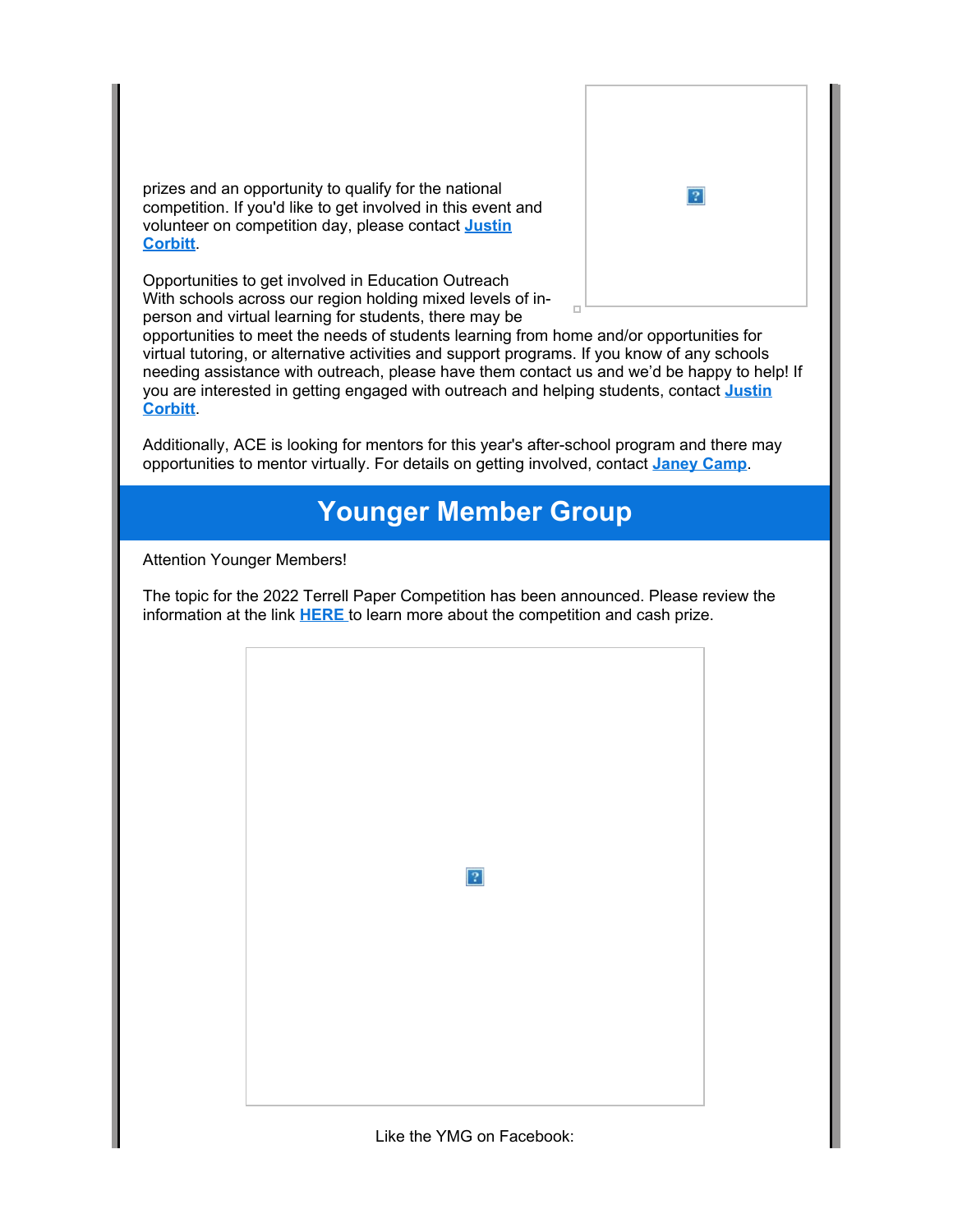# **Sustaining Membership**

 $\overline{?}$ 

### **Become a Sustaining Member!**

Be on the lookout for a Sustaining Membership letter. If you would like to be a Sustaining Member, contact **[Taylor Sanders](mailto:tsanders@nashvilleasce.org)**.

# **Marketing and Membership**

 $\vert$ ?

 $\Box$ 

You can now shop for ASCE Nashville Branch branded merchandise online **[HERE](https://urldefense.com/v3/__https://r20.rs6.net/tn.jsp?f=0010xkUrenoGelQsYBce--BOdWiRTVWixrub92kp_74b-7Qb-qPb4z5EWLsmCGu7y5v8YfYSL0AgxMcks8CJWae5UwRSLIDGUdPyy_GANf-UVPa7ZQ4dXRFrte0RtQtnwmk1fOSJSaYZ0cGfqjwgFIemRVWHh1QqxsaNEdKB6HgYumFqj9LLjR6dQ==&c=q2W5iv2STmJCT9uNUuREkOiod56YO9frC_MiSwxnJwFzR9j3ia8Gbg==&ch=-BxWCp3NxR-rt_PVXzwuzAktlbNHam6b6m_43R83FX7U8Jgh0W6OEA==__;!!OZ2Q16syoZo!sIqeW6Bqx16AYWZU7eNbwfc44wFadhaROKSSLXFC7WHTAaYzK1kM2YIPr-UIJGo$)**.

# **Volunteers for Branch Leadership**

#### **Become a Volunteer**

There are many opportunities for you to become involved in the Nashville Branch leadership. We always need help in our many committees, from  $|2|$ members to chairs. This is a great way to serve your Society at the ground roots level, learn how your Branch is governed, and prepare for an officer's role in the future. We need help with meeting registration, sustaining  $\Box$ membership, educational outreach, budget, younger members group, and more. Please speak with the current Committee Chair or a Board member for more information.

### **Membership Renewal**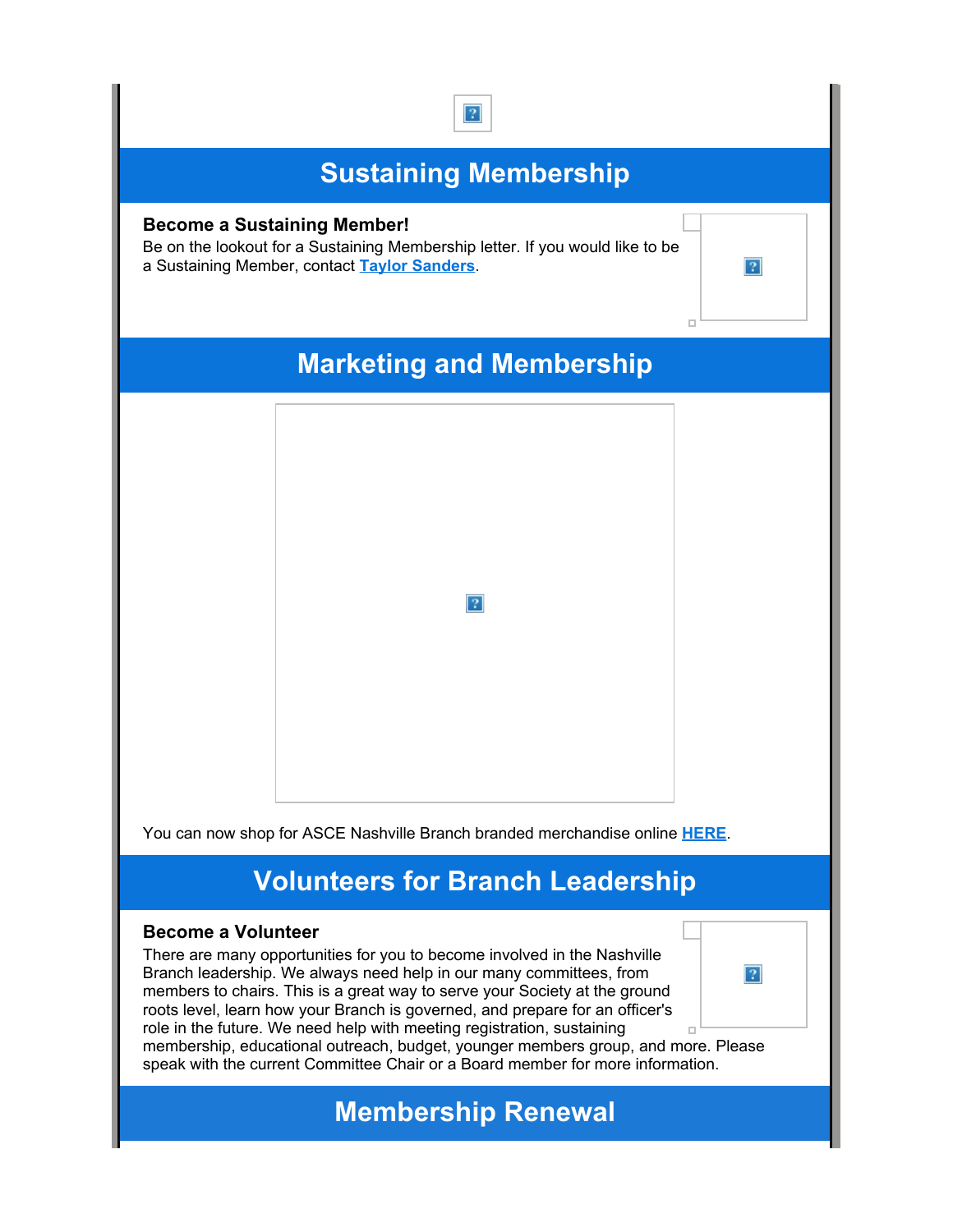